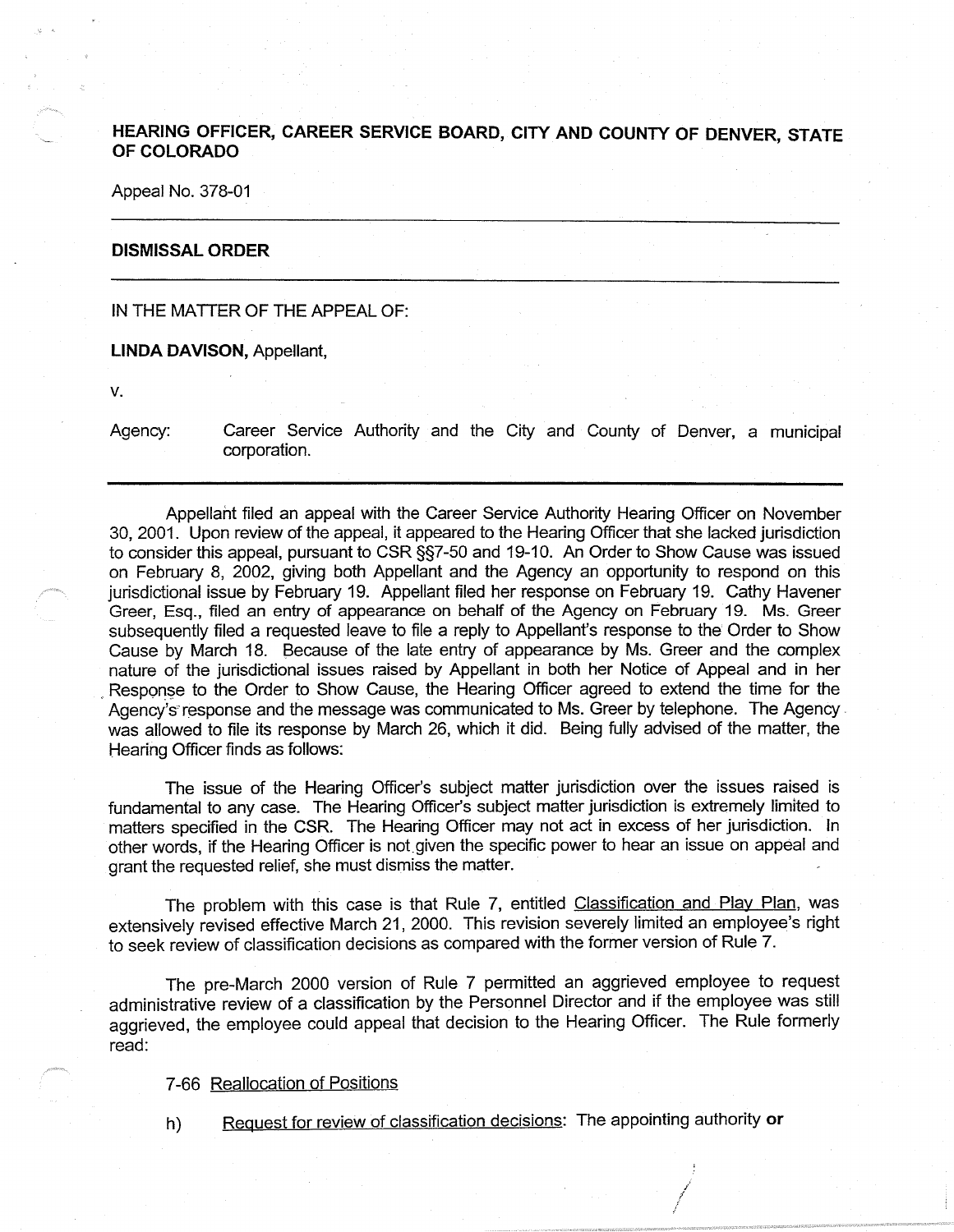**any affected employee** who disagrees with a classification decision may, within ten (10) calendar days from the mailing of the classification decision, request a review of the decision by the Personnel Director. The request for review shall state all of the following:

- 1) the specific reasons for disagreement;<br>2) the title of the class specification involv
- 2) the title of the class specification involved; and<br>3) the specific rule ordinance or charter provision
- 3) the specific rule, ordinance, or charter provision violated; and 4) the action sought.
- the action sought.

The Personnel Director or his or her designee shall review the protest and shall inform the applicant of his decision. **Any incumbent** or appointing authority **who is aggrieved by this action may appeal in accordance with Rule 19 Appeals.** The period of time for filing the appeal shall be computed in accordance with sub-paragraph 19-22 a) 2).

### (Emphasis added)

This provision was eliminated in March 2000. The right to review of classification decisions is now set out in CSR §7-50, which provides:

### 7-50 Requests for Classification Review

An appointing authority may ask the Personnel Director for review of a classification decision within ten (10) calendar days of the date of notice of audit results. The Personnel Director shall review the decision and provide a response to the appointing authority.

This means that under the current version of Rule 7, only the appointing authority has the power to request administrative review; the aggrieved employee no longer has the right to seek additional review *to* the Hearing Officer.

In order to accommodate this change in Rule 7, Rule 19, which concerns the appeals process, was amended, effective August 24, 2000. Prior to this amendment, CSR §19-10 read in relevant part:

### 19-10 Actions Subject to Appeal

The following administrative actions relating *to* personnel matters shall be subject to appeal:

> Actions of the Personnel Director: Actions of the Personnel Director or a designated representative, which meet all of the following criteria:

> 1) The actions results in an alleged violation of the Career Service provisions of the Denver City Charter, or Ordinances relating to the Career Service, or the Personnel Rules.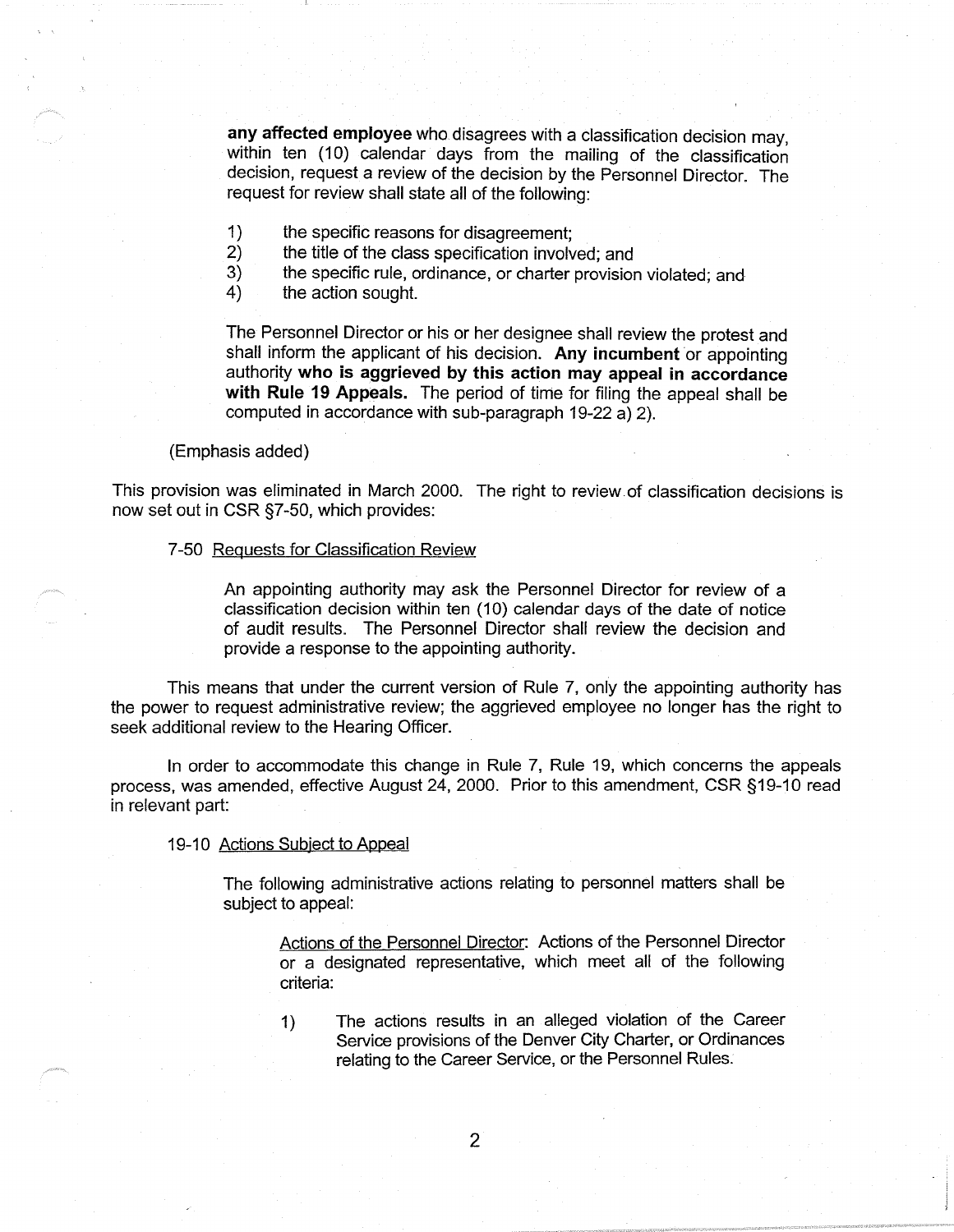- 2) The actions arises out of:
	- (a) the examination and certification of an applicant, as provided in Section 3-40 Review and Appeals. **or**

#### **{b} The classification of a career service position, as provided in paragraph 7-66 h) Request for review of classification decision.**

3) The action is one which the Personnel Director is not required to perform, and over which personal discretion or judgment in its performance is permissible.

(Emphasis added)

CSR §19-10 now reads, in relevant part:

### 19-10 Actions Subject to Appeal

An applicant or employee who holds career service status may appeal the following administrative actions relating to personnel.

- a) Actions of the Personnel Director: Actions of the Personnel Director or a designated representative, which meets any of the following criteria:
	- 1) The action results in an alleged violation of the Career Service provisions of the Denver City Charter, or Ordinances relating to the Career Service, or the Personnel Rules.
	- 2) The action arises out of the examination and certification of an applicant, as provided in Section 3-40 Review and Appeals, or
	- 3) The action is one, which the Personnel Director is not required to perform, and involves personal discretion or judgment.

According to the documentation filed with the notice of appeal, Appellant requested a classification audit in·January 2000. Appellant was told of the audit findings verbally on November 21, 2001, and was sent the written notice on November 28. Allegedly to protect her rights, Appellant filed a request for administrative review with the Personnel Director on or about November 21, whereby she instructed him to reply by November 30, despite the fact that there is no time limitation in the CSR by which the Personnel Director must complete his administrative review of the reclassification request.

Appellant filed her notice of appeal with the Hearing Officer on November 30, despite the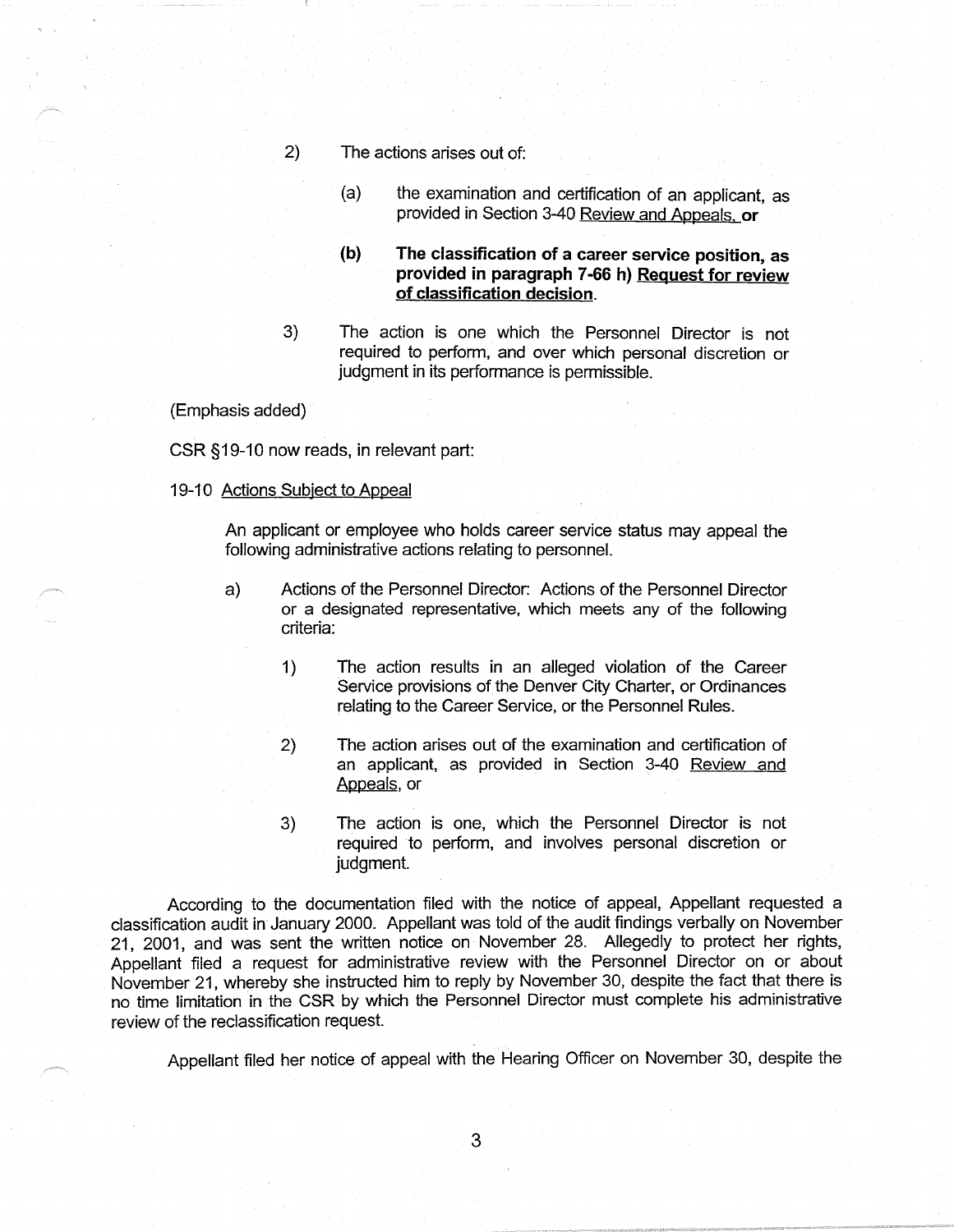fact that the Personnel Director had not completed his administrative review of Appellant's reclassification request.

Upon initial review of the Notice of Appeal, the Hearing Officer was concerned about the jurisdictional defects in this case, any one of which would be fatal to her ability to hear the matter on the merits.

The primary issue in this case is whether the old or new version of Rule 7 applies. If the old version applies, then Appellant might have. a chance for review before the Hearing Officer, although, as explained below, such a request is premature and requires dismissal without prejudice, providing Appellant to seek a hearing when the case becomes ripe. But, if the new version applies, Appellant is not entitled to a hearing before the Hearing Officer even after the Personnel Director completes his administrative review. The case must be dismissed under this theory with prejudice. Therefore, it is important to determine which versions of Rule 7 and 19 apply since Appellant's future right to appeal will be affected.

On January 2, 2002, Hearing Officer Michael Beida issued Findings and Order in In the Matter of the Appeals of Liz Abromeit, et al., CSA Appeal Nos. 105-01 - 216-01. This decision fully addresses the issue as to whether the Hearing Officer has jurisdiction to hear reclassification appeals after the Career Service Board revised Rule 7 and 19 in 2000. The appellants in that case, like Appellant in this case, had made their request for classification consideration prior to March 2000. The appellants in Abromeit claimed that their right to an appeal to the Hearing Officer vested on the date they submitted their requests for classification review and that, therefore, they were entitled to the procedures in place at the time of their initial requests. The Agency argued that the Board intended to eliminate an employee's ability to a classification appeal and that this change was procedural in nature and did not affect substantive rights. Hearing Officer Beida agreed with the Agency that:

the appeal process which Appellants refer to as a "vested right'' is really only a remedy or procedure. Classification reviews still exist, however the decision by the Personnel Director, in conjunction with the Board and the City Council, is final with no further review permitted by the Hearing Officer.

As a procedure or remedy, the appeal process may therefore be modified with retrospective application to the Appellants without running afoul of the Due Process Clauses.

(Id., p. 8)

Hearing Officer Beida went on to conclude:

The repeal of Rule §7-66, together with the modification of Rule §19-10, removed the appeal process for classification decision from the jurisdiction of the Hearing Officer. Applying the new rules eliminating classification appeals to the Appellants is not a retroactive application and is therefore enforceable. Accordingly these appeals must be dismissed with prejudice for lack of subject matter jurisdiction.

(Id., pp. 8-9)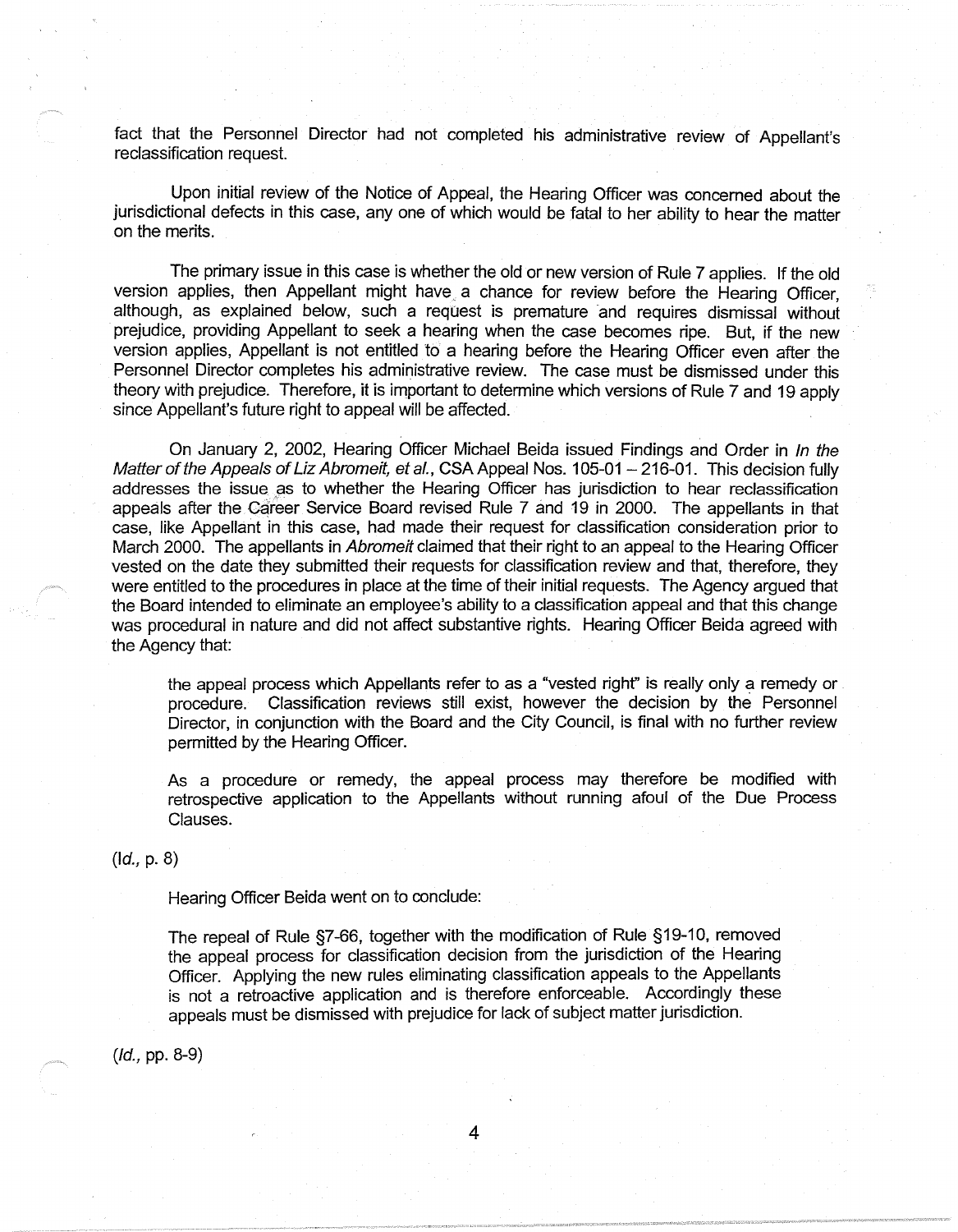The Abromeit appellants appealed this decision to the Career Service Board, where it is currently pending. Unless and until the Board decides that Hearing Officer Beida was incorrect in his decision, it remains the law of this tribunal. Therefore, the Hearing Officer concludes that she lacks subject matter jurisdiction over this appeal under the current CSR and the appeal must be dismissed with prejudice.

Appellant raises another argument that would moot the Abromeit decision. Appellant alleges that the Career Service Board did not properly adopt the March 2000 version of Rule 7 in compliance with CSR §2-90.<sup>1</sup> Therefore, the previous version, giving her the right to an appeal to the Hearing Officer, still exists. More specifically, Appellant claims that Rule 7 was not published according the requirements of the CSR and that the defect in publication renders the adoption of the Rule void.

Appellant argues that CSR §2-90 was violated because the new version of Rule 7 was not published in the proper "official newspaper." The legal notice of the amendments to the Rules concerning the Classification and Pay Plan (Rule 7) were published on December 16<sup>th</sup>, 1999, in The Daily Journal, which is an official publication for notices. However, at the time the Rule was published, it was the "official publication" for construction matters only. The Rocky Mountain News was the "official publication" for all other notices. Appellant argues that, since the wrong publication was used, the adoption of Rule 7 in March 2000 was fatally defective. The Agency, on the other hand, argues that there was substantial compliance with the requirements of Rule 2 and that the publication in "the other official newspaper" is harmless error.

Rule-making procedures are set out in the CSR and the Denver City Charter and Municipal Ordinances. Many steps are involved, publication of the finalized version of the rules being only one such step.

CSR §2-90 provides:

Adoption. amendment or Repeal of Personnel Rules

When the Personnel Director considers that a change in the rules is necessary or desirable, the procedure shall be as follows:

- 1) The Personnel Director shall submit to the City Attorney the proposed rules change for his ruling as to legality, at any time prior to adoption by the Career Service Board.
- 2) The proposed rules change shall be posted on bulletin boards and made

 $<sup>1</sup>$  Appellant makes a general claim in her notice of appeal that Rule 2, which concerns the powers of the</sup> Career Service Authority generally, has been violated. The request for administrative review listed CSR §§2- 32, 2-61, 2-62 and 2-90 as the specific provisions she was claiming to have been violated, although her reasoning is cryptic. In response to the Order to Show Cause, Appellant only discusses CSR §2-90. The Hearing Officer concludes that Appellant is dropping her claim that other portions of Rule 2 have been violated.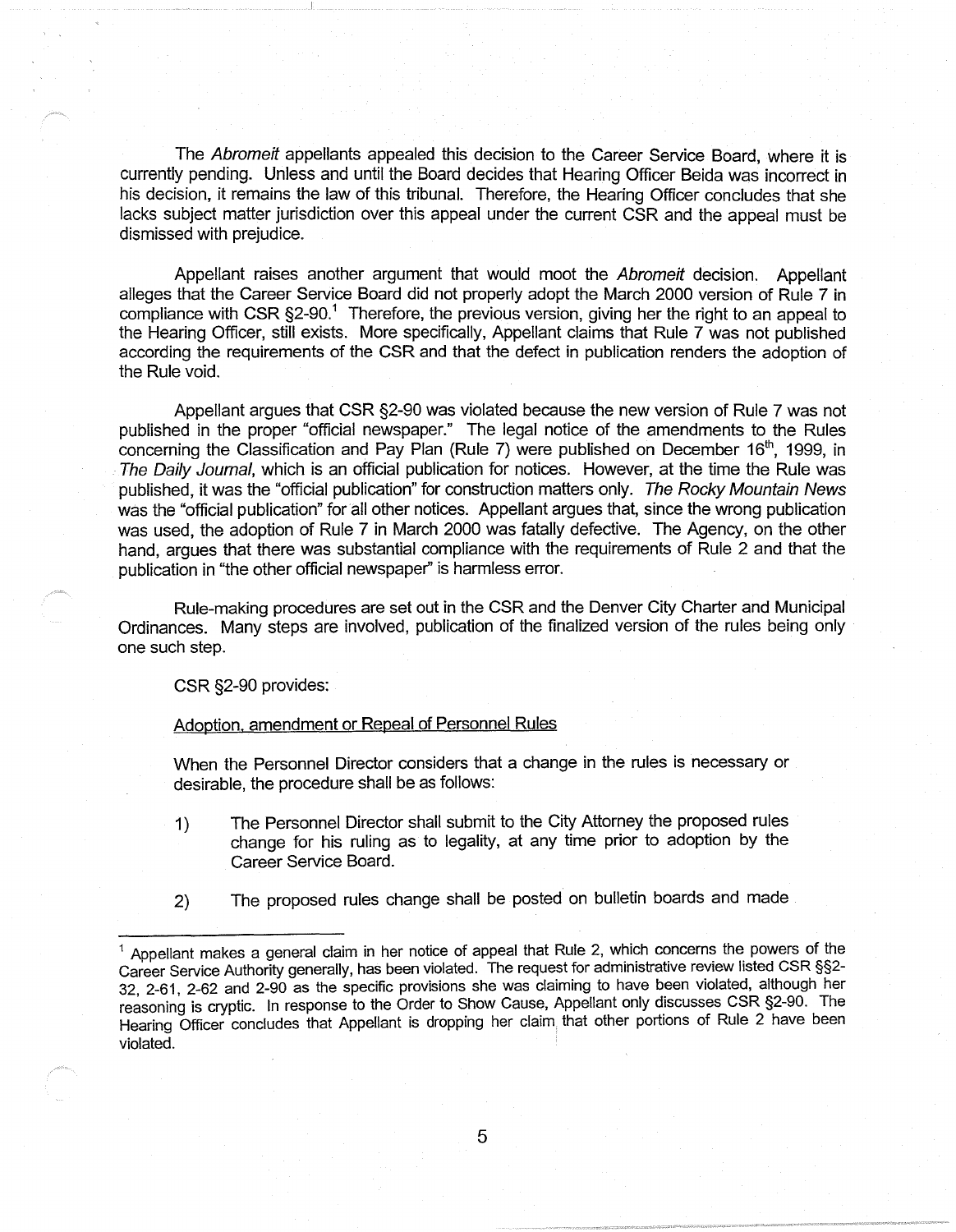available to appointing authorities, employee, and the general public for comments, suggestions, and requests for public hearings. A short notice of the proposed rules change shall be published.

3) After ten (10) calendar days following distribution of the rules proposal, the Board shall consider all comments and suggestions. The period of time shall be computed in accordance with subparagraph 19-22 a) 2), except that the date of the rules proposal shall be the date of posting in the City and County Building.

If a written request for a hearing has been received, the hearing shall be scheduled and held in accordance with Section 2-50 Hearings by the Career Service Board.

- 4) The Board shall than accept, reject or modify the rules proposal and adopt, amend or repeal the appropriate section of the rules unless disapproved as to legality.
- 5) When a rule is adopted, amended or repealed by the Career Service Board, it shall become effective when the following procedure has been completed, unless otherwise provided under paragraph 6):
	- (a) Three copies are filed with the City Clerk;
	- (b) One copy has been filed with the City Attorney;
	- (c) One copy has been filed with the Career Service Authority; and
	- (d) A notice of the adoption, setting forth the date of such filings, has been published once in the official newspaper.
- 6) Effective date of such adoption shall be the date of publication or any appropriate date as set by the Career Service Board.

Rules changes may also be proposed by appointing authorities, employees, or other interested citizens. Such proposals shall be in writing and shall be directed to<br>the Career Service Board through the Personnel Director. The Board, after the Career Service Board through the Personnel Director. considering the proposal;, may reject it or accept it, with or without modification, for further consideration. If the Board accepts the proposal for further consideration, the procedure outlined above for rules changes shall be followed.

The Denver Charter and Code of Ordinances, Title II Revised Municipal Code, Chapter 2, Administration, Article VI, Rules and Regulations, contains similar provisions. It provides, in relevant part:

6

Sec. 2-91. Definitions.

When used in this article: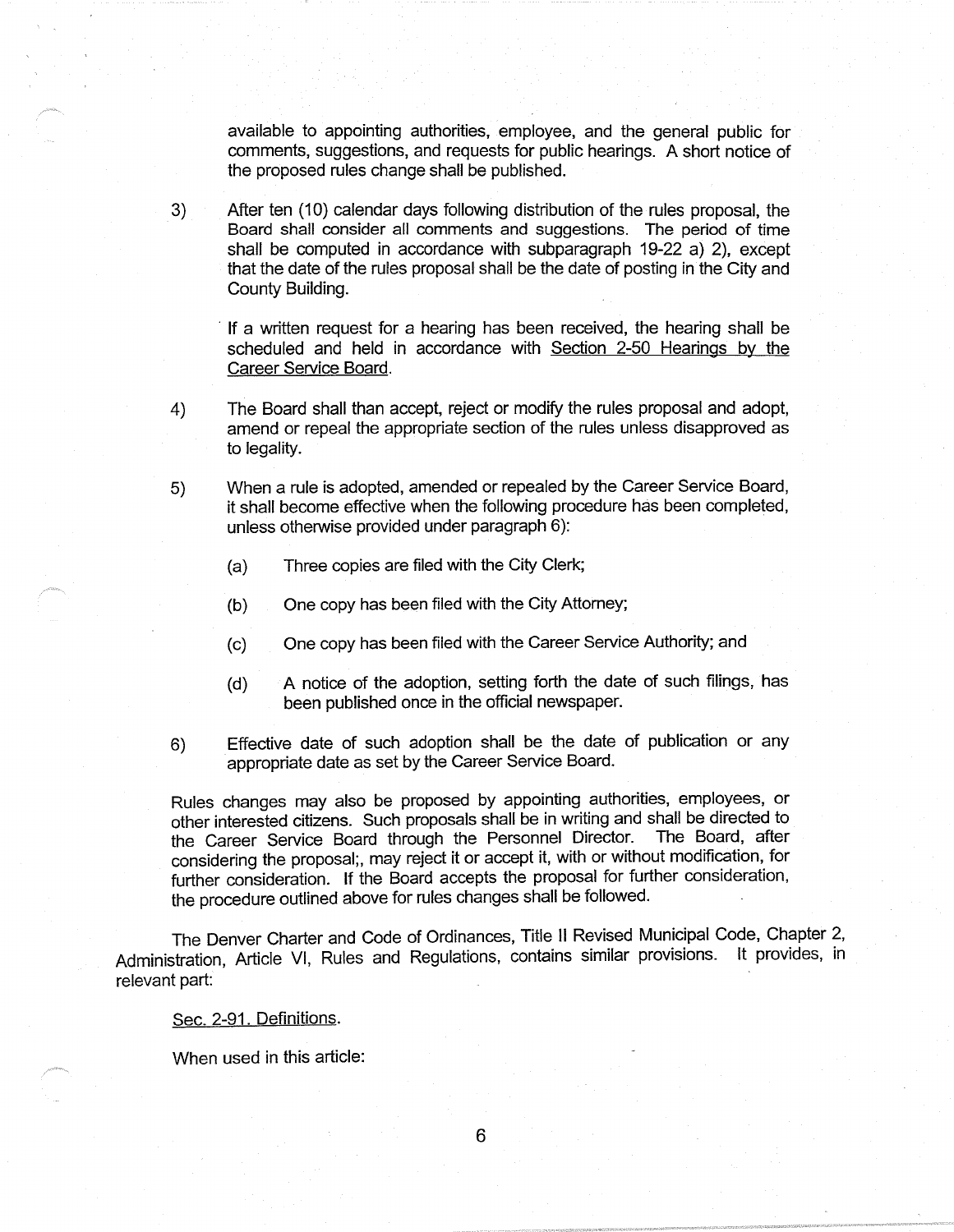- (1) Adopting authority shall mean any officer, employee, agent or agency of the city, authorized by law to make rules and regulations, including departments, boards, commissions or members thereof.
- (2) Ordinance shall mean any ordinance enacted by the city council and shall include any code or compilation of ordinances, or any part thereof, enacted under the authority of council.
- (3) Rules, regulations, or rules and regulations shall mean the whole or any part of rules or regulations adopted pursuant to Charter or ordinance authority, and includes modifications and amendments, but shall not include the following: personnel rules and rules relating to personnel systems...
- (4) Rule-making shall mean the process by which an adopting authority adopts, re-adopts, amends or repeals rules or regulations.

## Sec.2-92. Authority to adopt.

No officer, employee, agent or agency, board or commission or member thereof of the city shall have power or authority to adopt any rules or regulations save and except by and under the authority of the Charter or ordinances of the city.

### Sec. 2-93. Publication.

All notices and other matters which are required to be published under this article shall be published in the official newspaper of the city. Notices of proposed rulemaking may also be compiled and published monthly in book, pamphlet or looseleaf form by either the city clerk or by a publisher selected by the city clerk. Only the notice published in the official newspaper of the city, and the rule itself as finally adopted and as filed with the city clerk, shall be considered in judicial or administrative review of rules or rule- making under this article.

### Sec. 2-94. Notification and public hearing.

(1) If the city clerk establishes or selects a publication for compiling and publishing notices of proposed rule-making as described in section 2-93, adopting authorities shall submit notices of proposed rule-making to the city clerk who may cause them to be published in such publication according to a schedule established by the city clerk that allows at least twenty (20) days between the publication of the notice and the date of the hearing. Whether or not the city clerk establishes or selects such a publication, adopting authorities shall cause to be published a notice of proposed rule-making at least twenty (20) days before conducting public hearings on the proposed rules. Adopting authorities shall also file a copy of such notice and the complete text of the proposed rule with the city clerk on or before the date of publication.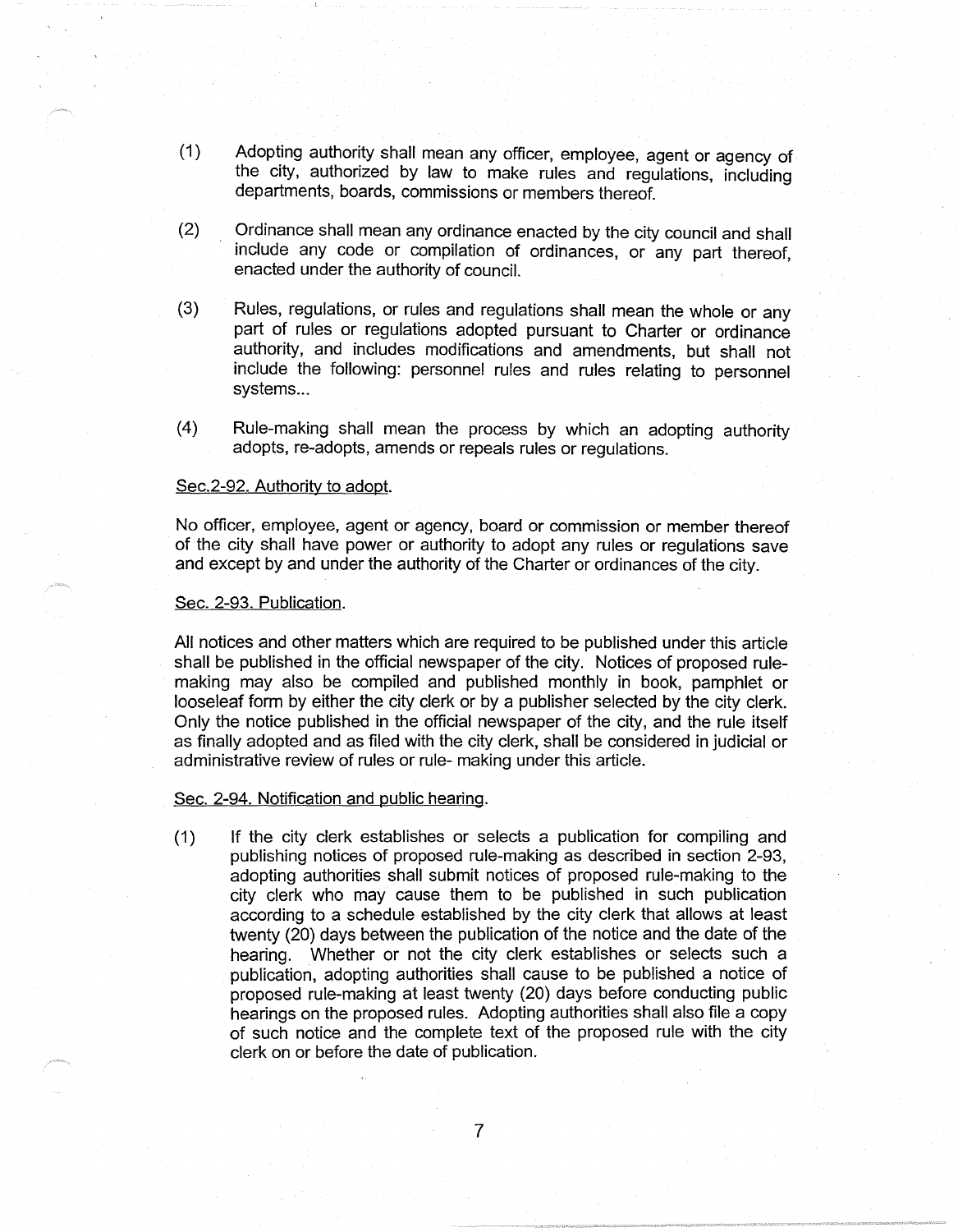- (2) The notice shall include the following information:
	- (a) The date, time, place, purpose and subject of the public rulemaking hearing;
	- (b) A description of the subject of the proposed rules;
	- (c) The requirements, if any, for interested parties to notify the adopting authority of their intent to participate in the hearing, including the manner of such notice and the deadline for such notice;
	- (d) The authority under which the rule is proposed; and
	- ( e) A statement that the complete text of the proposed rule is on file with and may be examined at the office of the city clerk.
- $(3)$  The adopting authority may revise the text of the proposed rule on file with the city clerk as necessary in the judgment of the adopting authority by filing the revised portions of the text with the city clerk at least three (3) days before the date of the hearing. Changes in the text of the proposed rule may be made during or as a result of the hearing in the discretion of the adopting authority without further notice or hearing. The adopting authority may reschedule the rule-making hearing by publishing a notice of rescheduling at least twenty (20) days before the rescheduled hearing, setting out the date, time and place of such rescheduled hearing, the purpose of the proposed rules, and citing the prior notice by its date of publication. Once a hearing has begun, it may be continued by the adopting authority without further publication or notice.
- (4) Any person who wishes to comment on proposed rules may do so in writing delivered to the adopting authority prior to the date of the hearing or in person at the hearing, subject to any requirements for participation set out in the notice of hearing. Minutes may be prepared by the adopting authority to memorialize oral comments or presentations at the hearing as part of the rule- making record. If minutes are not prepared, the adopting authority shall preserve the proceedings at the hearing on audio magnetic tape or similar audio-recording media so that the proceedings may be transcribed at a later date at the expense of the one requesting a transcript of the hearing.
- (5) Each adopting authority shall maintain a list of the names and mailing addresses of parties who request to be notified when the adopting authority proposes to adopt rules, relying solely on such request for names of interested parties. All parties on such a list shall be sent, at the expense of the city at the last address furnished (unless the name and address have been deleted at the party's request), the notice described in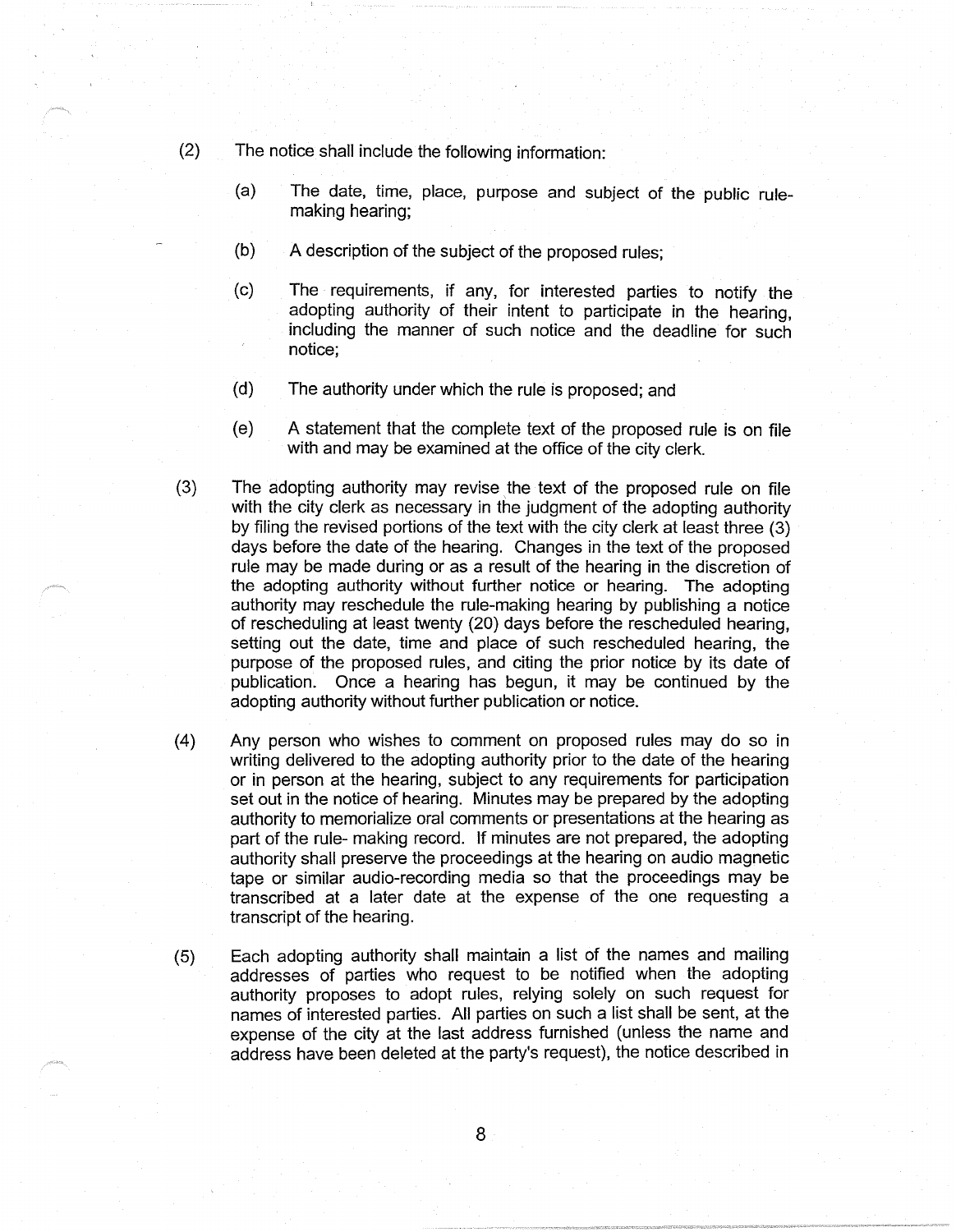subsection (1) of this section by first class mail on or before the date of publication of notice of rule-making.

(6) At the time and place stated in the published notice, the adopting authority shall conduct a public hearing to allow interested parties the opportunity to participate. The adopting authority may set reasonable time limits on participation.

### Sec. 2-96. Adoption of final rules.

- (1) Final adoption of rules shall be effected by the dating and signing of the rules by the adopting authority and approval for legality by the city attorney. In making the judgment to adopt rules, the adopting authority shall consider the rule-making record and the need for such regulations. Final rules shall be within the adopting authority's rule-making authority and consistent with the rule-making notice published pursuant to section 2-94(1). Within seven (7) business days after adoption of the rules, the adopting authority shall file a copy of the rules as finally adopted with the city clerk and shall cause to be published a notice of their adoption in the city's official newspaper. The notice shall include a statement that the rules are on file with the city clerk and available for public inspection and copying. The rules shall become effective upon the signature of the adopting authority or at such later date as stated in the notice.
- (2) To be enforceable, rules must be adopted within one hundred eighty (180) days from initial publication of the notice required under section 2- 94(1). If rules do not become effective, the adopting authority may begin rule-making again.
- (3) Each adopting authority shall maintain a record of rule-making for each rule adopted. The record shall include, but not be limited to, the following: the notice of proposed rule-making, either the minutes of the public hearing or the recording of the proceedings at the public hearing, the rule as proposed and finally adopted, and documents submitted during or prior to the hearing relating to the rule.

### Sec.2-97. Impact on the public.

Each adopting authority shall determine, to the extent reasonably practicable, the impact of the proposed rule on the public, including a determination as to what groups of people are likely to be affected by a particular rule and how they will be affected by the rule. Groups such as registered neighborhood organizations or industry or trade associations who are likely to be affected, in the judgment of the adopting authority, shall be notified of proposed rules at the time notice of the proposed rule is published....

9

## Sec. 2-99. Enforcement.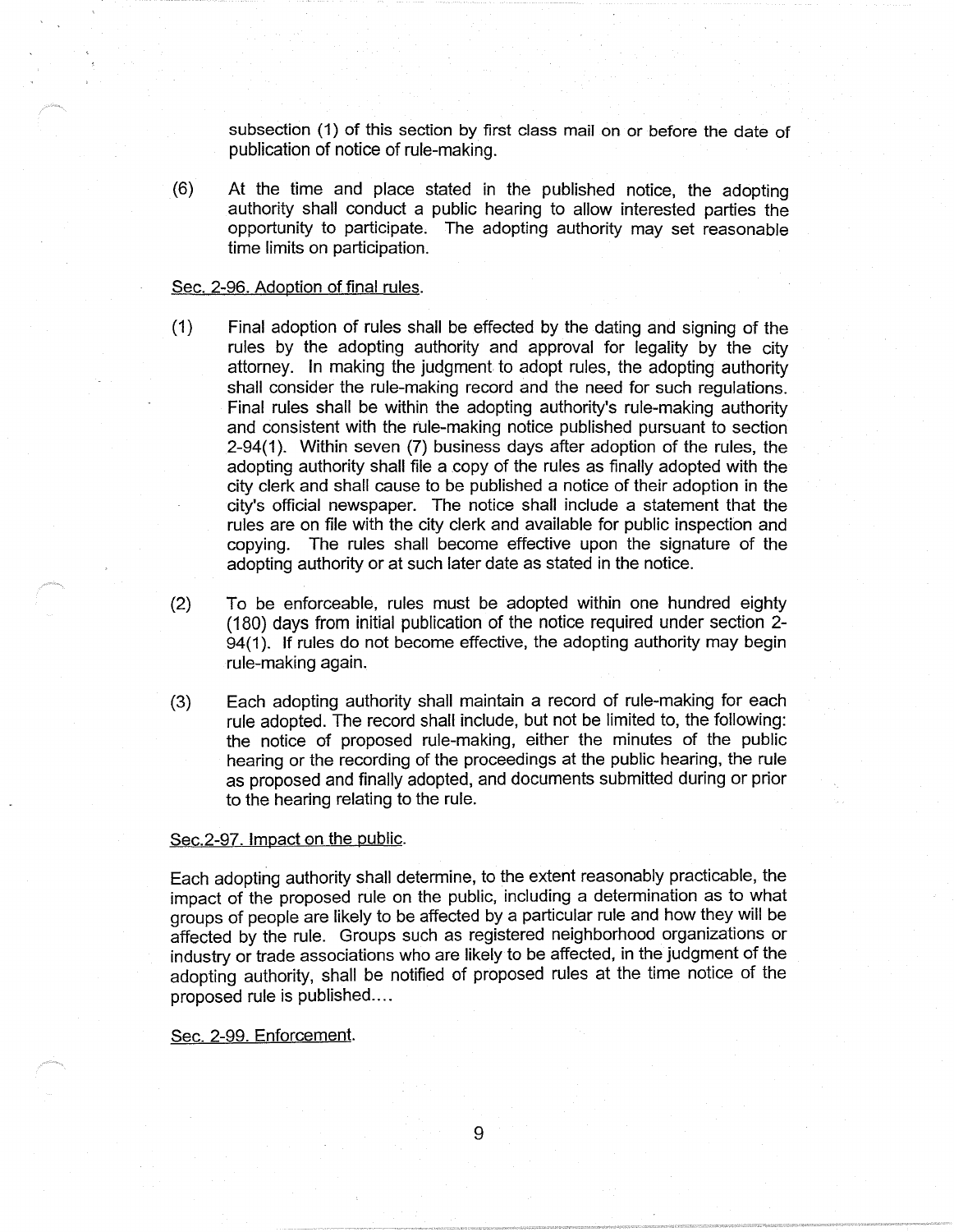- ( 1) Rules and regulations shall not be enforced unless they are adopted pursuant to this article.
- (2) An action to contest the validity of rules and regulations on the grounds of noncompliance with this article may not commence more than one hundred twenty (120) days after the adoption of the rule.

### Sec. 2-100. Public inspection.

Each adopting authority shall maintain an official copy of its rules and regulations, but the city clerk shall be the custodian of all rules and regulations of the city and its adopting authorities. The clerk shall maintain all such official copies and make them available for public inspection and copying during regular business hours, charging a fee for such copies in accordance with the law in such case made and provided. The city clerk may codify and publish or cause to be codified and published the rules and regulations of the city in a publication to be known as the Denver Code of Rules, making the publication available to the public at a reasonable price.

The question that must be resolved is whether the failure to publish the notice of the final adoption of the Rule in the proper "official publication" is fatal to its adoption or whether there has been substantial compliance with the applicable procedures.

The cases provided by the Agency are not particularly instructive as they deal with ballot initiatives, not with the issue of substantial compliance in rule making. However, a review of both Colorado and Federal cases involving rule-making under their respective administrative procedure acts establishes that the failure of the publication at the last step of rule-making is harmless error when there has been substantial compliance with the other steps.

The Colorado Court of Appeals, in Jimerson v. Pendergast, 697 P.2d 804 (Colo. App. 1985), pointed out that, while the State Administrative Procedures Act does not apply to agencies within the City of Denver, the Career Service Rules have analogous provisions to the State APA, such as those concerning notice of hearings of rule-making, conduct of public hearings, and publication of the adopted/amended rules. Therefore, while the City's agencies, including the CSA, are not required to comply with the State APA, the Court's discussion about what constitutes substantial compliance with rule-making are still applicable here.

In Studor, Inc. v. Examining Board of Plumbers of Division of Registrations, Department of Regulatory A, State of Colorado, 929 P. 2d 46, 49 (Colo. App. 1996), the Court found that

Administrative regulations, however, are presumed valid and will not be struck down on review unless the challenging party has carried its burden to demonstrate that the regulation is in excess of statutory authority or otherwise invalid. Barr Lake Village Metropolitan District v. Colorado Water Quality Control Commission, 835 P.2d 613 (Colo. App. 1992).

When an agency engages in rule-making, "substantial compliance" with the rulemaking procedures established in [the statute] required, and an agency's failure to meet that standard renders a rule invalid... Charnes v. Robinson, 772 P.2d 62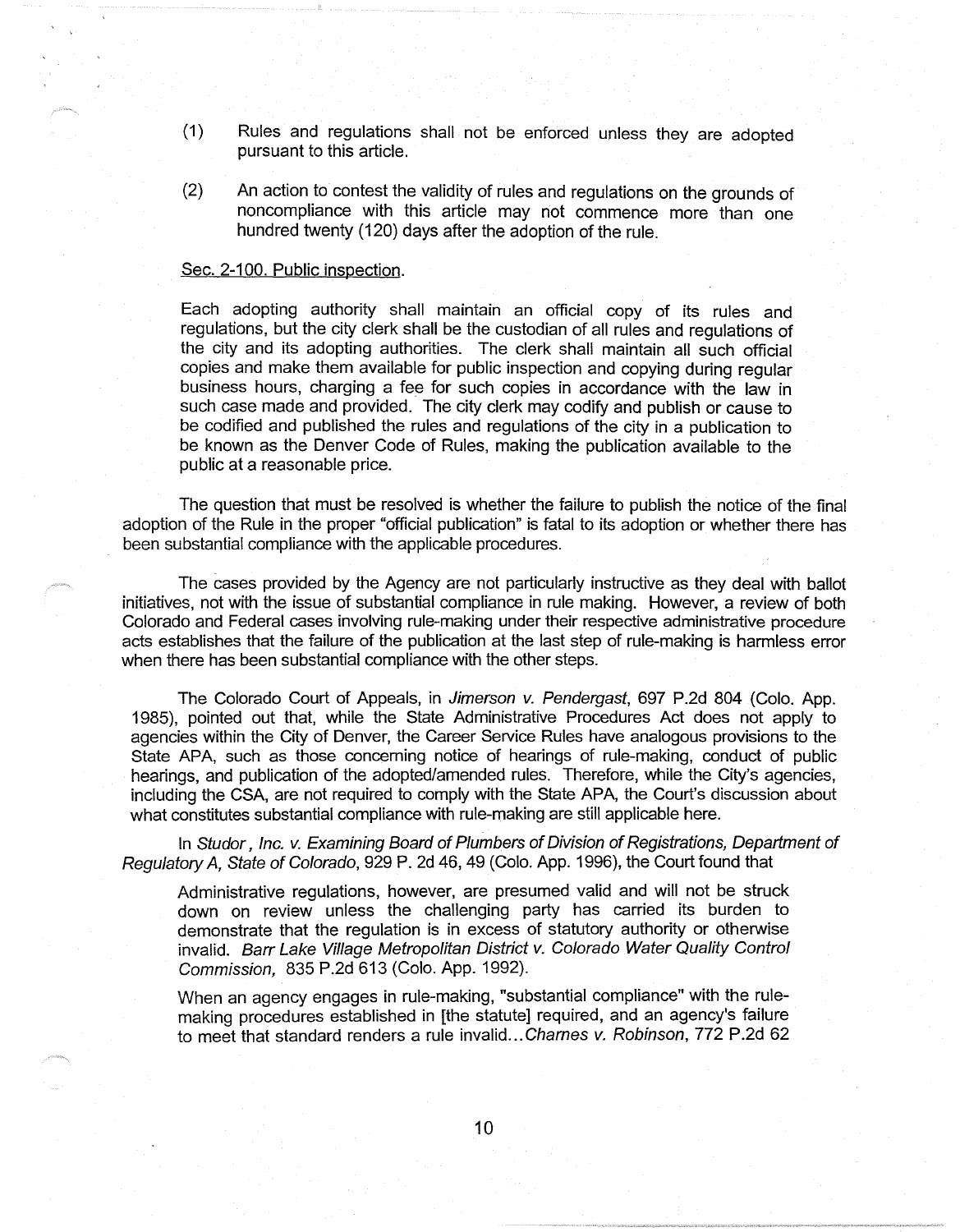(Colo. 1989); Jefferson County School District R-1 v. Division of Labor, 791 P.2d 1217 (Colo. App. 1990).

In determining whether there has been substantial compliance we look, inter alia, to the extent of the noncompliance and the purpose of the provision violated. See Bickel v. City of Boulder, 885 P.2d 215 (Colo. 1994). See also Woodsmall v. Regional Transportation District, 800 P. 2d 63 (Colo. 1990) (substantial compliance is more than minimal compliance but less that strict or absolute compliance). Thus, we must examine the agency's actions in light of the legislative objectives of the rule-making provisions at issue, as well as the objectives of the APA procedures in general.

Over a decade earlier, the United States Supreme Court found that:

The Administrative Procedure Act was adopted to provide, inter alia, that administrative policies affecting individual rights and obligations be promulgated pursuant to certain stated procedures so as to avoid the inherently arbitrary nature of unpublished ad hoc determinations.

Morton v. Ruiz, 415 U.S. 199, 232, 94 S.Ct. 1055, 1073 (1974). See also, Vigil v. Andrus, 667 F.2d 931,  $(10^{th}$  Cir. 1982); d

The Colorado Courts have found that there has not been substantial compliance when the agency violated the provisions governing the conduct of public hearings. Home Builders Association of Metropolitan Denver v. Public Utilities Commission of the State of Colorado, 720 P. 2d 552 (Colo. 1986); Studor, supra..

The Federal Court for the District of Colorado, as well as the Tenth Circuit Court of Appeals, rejected contentions that rules were invalid when the violation in adopting a rule was technical and procedural, rather than affecting substantive rights. Colorado Health Care Association *v. Colorado Department of Social Services*, 598 F. Supp. 1400 ((D.C. Colo. 1984), aff'd, 842 F2d 1158 (1988).

In the instant case, Appellant contends that the Agency failed to comply with the final publication requirement for the adoption of the revised Rule 7. However, Appellant has not indicated that that the publication of the adopted Rule in the Daily Journal, rather than the Rocky Mountain News, affected any of her substantive rights. This was the last step in the process, not the first. Further, the purpose of the publication was merely to notify City employees that copies of the amended Rule had been filed with the City Clerk and at the CSA office. There is no indication that this error in publication denied any City employees the right to notice of the prospective rule changes or of the hearing or deprived them of the right to be heard at the hearing conducted by the CSA on the proposed rules changes, which arguably might have affected substantive due process rights.

Since the publication of the notice of filling copies of amended Rule 7 with the City Clerk and with the CSA Board does not involve a substantive due process right, the publication in the "other official newspaper" is harmless error. There was substantial compliance with CSR Rule 2. The amended version of Rule 7 was properly adopted.